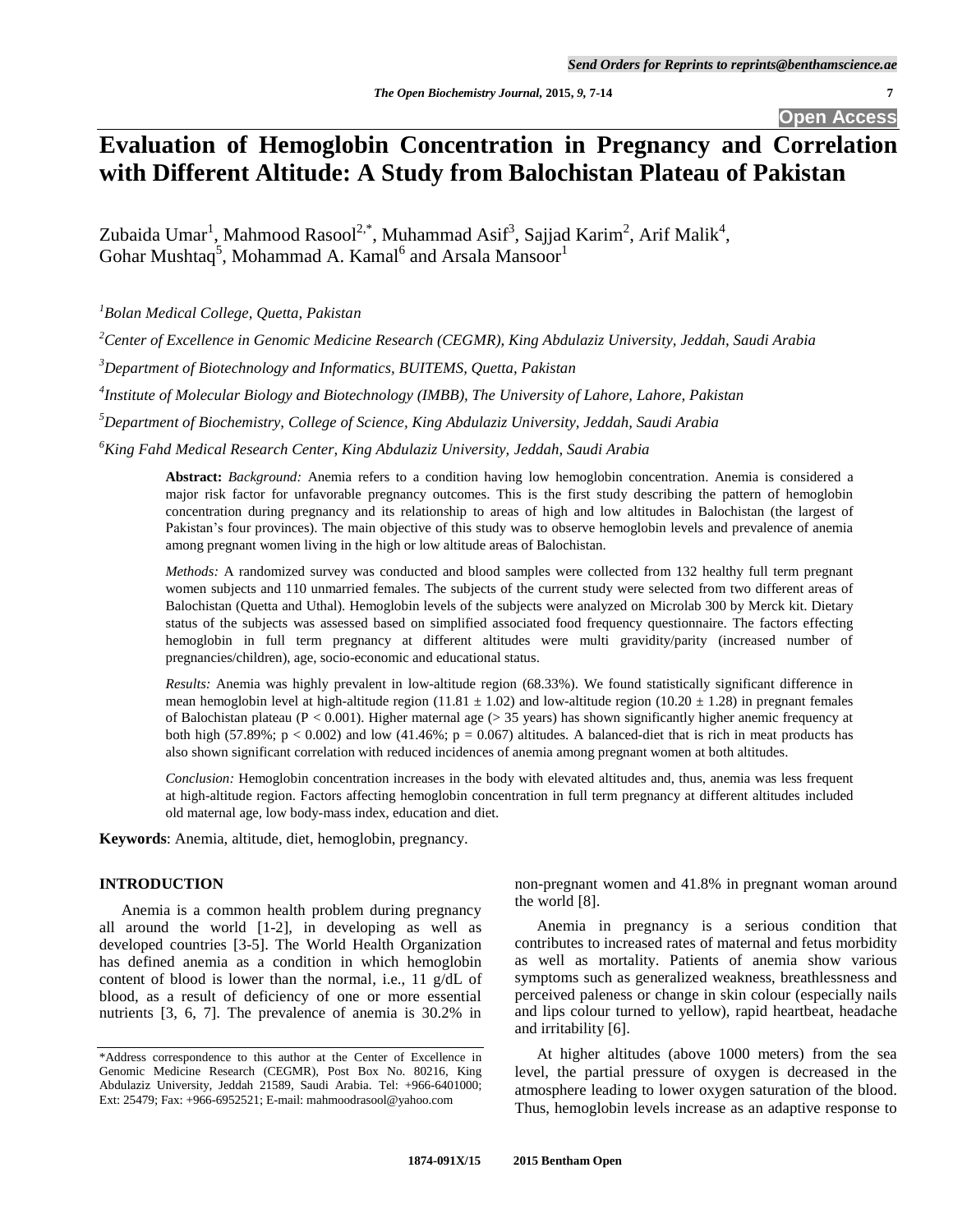the decreased partial pressure of oxygen and reduced oxygen saturation of blood [1, 9]. Hemoglobin levels vary with age, sex, nutrition, socio-economic status, ethnicity and race [10]. Aggravating factors that increase the risk of anemia include poor diet, low socio-economic status [11-13], insufficient health facilities and lack of education in rural areas [14], lack or deficiency of some essential elements (like, iron, vitamin B12 and folic acid which are essential for hemoglobin synthesis) [15], vitamin A deficiency [16, 17], recurrent pregnancies, suppression of RBC production due to bone marrow defects, rheumatoid arthritis, tuberculosis and chronic blood loss, worm infestation [8, 11, 12] and malaria [18, 19]. High levels of hemoglobin concentrations, i.e., less than 14.5 g/dL are associated with hypertension and pregnancy-induced hypertension. Growth retarding effects are also observed among high altitude dwellers [20].

To date no scientific study has been conducted describing the pattern of hemoglobin concentration during pregnancy and its relationship with altitude in the regions of Baluchistan. This present cross-sectional study was designed to determine and compare the hemoglobin levels among pregnant as well as unmarried females living at high-altitude region (HA) (Quetta City) and low-altitude region (LA) (Uthal City). This current study also assessed the effects of other factors such as socioeconomic status, education, gravidity, body-mass index (BMI), smoking and maternal age on hemoglobin concentration.

### **MATERIALS AND METHODS**

#### **Setting and Study Area**

The study was conducted in Quetta and Uthal cities of Balochistan plateau of Pakistan. This plateau has an average altitude of 2,000 feet and the mountains of this region attain the average height of 6,000-11,000 feet. Mean altitudes of Quetta city (HA) and Uthal city (LA) are 1,675 meters and 24 meters above the sea level. The conditions of the plateau are dry and arid. The people here usually live nomadic life and have adapted themselves to the life of high altitude and dry environment. A randomized survey was conducted and samples were collected at the Bolan Medical Complex Hospital and Sandeman Civil Hospital, Quetta and at the Uthal Medical Centre, Uthal, Balochistan, Pakistan. Healthy, pregnant women subjects were selected from the same region.

#### **Sample and Data Collection**

In the present hospital-based study, 132 healthy pregnant women (72 from HA and 60 from LA) and 110 unmarried (non pregnant) female (55 from HA and 55 from LA) were enrolled from the cities of Balochistan, Pakistan, between November 2009 to November 2011. The subjects were interviewed by professionally trained lady doctors, using a standard and detailed questionnaire that include participant's name, age, gravidity, clinical signs and symptoms, education, monthly income and living style, ethnicity, smoking or tobacco chewing habit and dietary intake. On the basis of ages ranging from 18-45 years, the subjects were divided into young (15-25), middle (26-35) and old (36-45) age groups. Based on monthly income, the subjects were distributed into three classes: upper class (\$300 US dollars), middle class (\$100-299 US dollars) and poor class (< \$100 US dollars). In terms of literacy level, the subjects were divided into illiterate and literate (applying minimum 5 years of primary education as the cutoff). Smoking habit was evaluated based on whether the subject used tobacco or its products like cigarette, snuff (naswar) or gutka.

The general characteristics of pregnant and anemic females from HA and LA areas were shown in Table **1**. Dietrelated information, food type and its frequency of intake were collected to estimate the specific nutrient intake by the subjects and the association of those parameters with anemia (Table **3**). Clinical signs and symptoms including breathlessness, pallor of skin, pale conjunctiva, and koilonychea (spoon-shaped nails) were recorded (Table **4**). Maternal weight (kg), height (cm) and upper mid arm circumference (UMAC) (cm) were also measured. Weights were recorded in kilogram (kg) with sensitivity of 0.25kg (Weighing Balance, Tanita, China) and heights were recorded in centimeters. Maternal BMI is calculated as weight in kilograms divided by square of height in meters. BMI less than 18.5 was categorized as underweight, 18.5- 24.9 as normal, and >25 as over-weight (Stephen, 2009). The upper mid arm circumference of the upper left arm was measured at the midpoint between the tip of the shoulder and tip of the elbow. Mean and standard deviations of BMIrelated information are summarized in Table **5**.

## **Blood Collection and Laboratory Investigation**

Skin was cleaned thoroughly and sterilized with 70% isopropyl alcohol swab (Kandall HealthCare, USA) and dried before withdrawing 2 mL peripheral blood using 5cc disposable syringe (Becton Dickinson Pak) from enrolled subjects. The blood was transferred to ethylenediamine tetra acetic acid (EDTA) coated purple-top test tube. The blood was mixed in the test tubes with 5 complete inversions and tubes were marked with codes and immediately taken to the laboratory for investigation. Hemoglobin concentrations were analyzed with the Chemical Analyzer (Microlab 300) by using Merck Kit. Hemoglobin derivatives in blood are converted quantitatively to hemoglobin cyanide (cyanomethoglobin) and measured on photometer.

## *Hb Adjusted for Altitude*

Three altitude correction methods, the CDC, 1994, Dirren *et al*., 1996 and Dallman *et al*., 1980 were used in our study to adjust the hemoglobin concentration for altitude. They can be expressed as: CDC correction method:  $\Delta Hb =$  $-0.032\times(Alt)+0.022\times(Alt)2$ , where  $\delta Hb$  is the increment of Hb by increased altitude above sea level, and Alt is the altitude (1000 m×3.3); Dirren *et al*., correction method: Hb sea-level = Hb measured -  $3.44 \times (e \ (0.000 \ 633 \times Alt) -1)$ , where Hb sea level stands for the concentration after adjustment, and Alt for altitude (m); and in Dallman *et al*., correction method: Hb increased by 4 g/L per 1000 m elevation above sea level [21-23].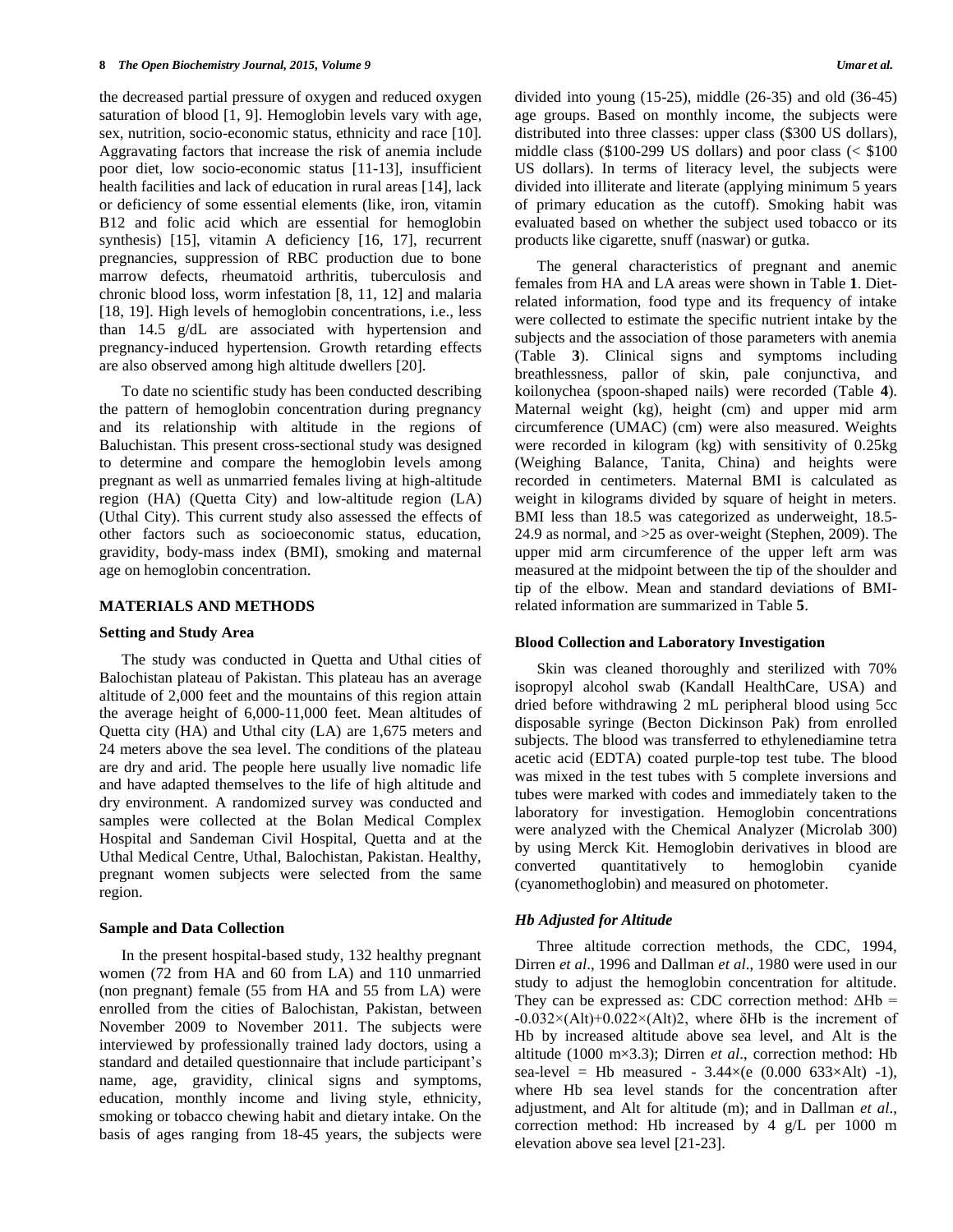#### **Data Analysis**

Sigmastat 3.5 and SPSS ver.18 were used for statistical analysis. Results were expressed by mean and standard deviation. Between the two groups, all results were checked by unpaired t-test and one way ANOVA. *P* values < 0.05 were considered as statistical significant.

## **RESULTS**

A total of 242 subjects were enrolled in this study: 132 pregnant (72 from HA and 60 from LA) and 110 unmarried females (55 from HA and 55 from LA). According to the World Health Organization, anemia is defined as a condition in which the hemoglobin level is lower than the normal. Based on hemoglobin levels, the subjects were categorized as anemic ( $\langle 11g/dL \rangle$ ) or non-anemic ( $> 12g/dL$ ). Among the pregnant women, 26.39% were found to be anemic versus 73.63% non-anemic at HA while 68.33% were found to be anemic versus 31.67% non-anemic at LA (Table **1**). Among the unmarried females, 5.45% and 21.82% were anemic at HA and LA, respectively. Higher percentage of non-anemic subjects (94.55%) at HA clearly indicates body's adaptation to high altitude by increased concentrations of hemoglobin.

The ages of the subjects ranged from 18-45 years. At HA, the mean age of pregnant and unmarried females was 31.83 and 24 years whereas at LA, it was 30.70 and 23 years, respectively. The age group distribution was as follows: young ( $< 25$  years), middle (26-35 years) and old ( $> 35$ years). It was observed that old age group females were more prone to anemia (52.38%), followed by young (27.27%) and the least number of females were found in the middle age group (6.90%), showing high level of significance (p< 0.002) at high altitude. Similar trend was also recorded at low altitude ( $p < 0.07$ ), with 85.00% anemic among the old age group, followed by young (70.00%) and middle (50.00%) age group females (Table **1**). We did not found any significant correlation with maternal age across the altitudes (p value 0.7062).

Recurrent pregnancy is reported to be associated with decreased hemoglobin. We found anemia in 20.00% and 28.85% of subjects with primi-gravida and multi-gravida at HA, respectively. In addition, it was found that 69.23% and 68.08% primi-gravida and multi-gravida women were anemic at low altitude. The results from our study have shown that multi-gravida pregnant females have higher risk of anemia. However, we did not find any significant correlation between gravidity and hemoglobin concentration at any altitude (Table **1**).

Socioeconomic and lifestyle data were obtained by a questionnaire that was administered in Quetta and Uthal. It elicited information on occupation, family income, education, smoking and tobacco chewing. Socioeconomic status had also shown to play a role in anemia frequency, with majority of the anemic subjects coming from middle/poor class families: 18/19 at HA and 41/41 at LA. Anemia prevalence in middle/poor class might be due to non-availability of the essential elements in their diet (Table **1**).

Lack of education is one of the major risk factors for anemia. In general, uneducated (illiterate) females are unaware of balanced diet and hygienic conditions, which results in anemia and many other diseases. The results of this study demonstrate that most of the anemic subjects were illiterate in Uthal city  $(78.26\% , p$  value  $< 0.006$ ). Likewise, in Quetta city, 17 out of 19 anemic pregnant subjects were illiterate (Table **1**). Full term pregnant females were categorized according to their tobacco use or smoking habits. Analysis of smoking frequency revealed that 62.50% smokers in Quetta and 86.96% smokers in Uthal city were anemic, showing strong correlation between smoking and anemia at HA ( $p < 0.02$ ) and LA ( $p < 0.02$ ) (Table 1).

Table **2** shows the hemoglobin levels of all subjects selected from high and low altitude. We found statistically significant difference in the mean hemoglobin levels among all groups: A and B, A and C, C and D, B and D. Our results confirmed that mean hemoglobin levels of pregnant as well as non-pregnant women were positively correlated with living at high or low altitude, i.e. 11.81 ± 1.02 (HA) *vs*  $10.20 \pm 1.28$  (LA) (P < 0.001) in pregnant women while  $14.75 \pm 2.06$  (HA) *vs*  $13.4 \pm 2.34$  (LA) (P < 0.002) in nonpregnant women.

Table **3** shows the effects of diet and food consumption frequency on anemia incidences among pregnant women of HA and LA. Our results demonstrate a significant correlation between meat consumption and increased hemoglobin concentration ( $p < 0.01$ ), that is, subjects consuming more beef/mutton or poultry products in their food had less anemic incidences whereas subjects with low or no intake of meat products more often suffered from anemia at both Quetta and Uthal city.

All the selected subjects were interviewed and examined for the signs and symptoms of anemia. It was observed that signs and symptoms were not the same in all pregnant females. Table **4** shows that at high altitude, the incidence of symptoms such as breathlessness, palpitation, pallor, pale conjunctiva and koilonychias were 27.77%, 18.05%, 25.00%, 18.05%, and 4.16% respectively, among all pregnant women subjects in general while higher incidences of the same symptoms were recorded among anemic pregnant women with a frequency of 60%, 61.54%, 55.56%, 76.92%, and 100% respectively. Except koilonychias symptom at low altitude, all studied signs and symptoms of anemia showed high significant correlation with anemia  $(p < 0.05)$ .

Table **5** shows some important basic characteristics of pregnant women at high and low attitudes. Pregnant women at high altitude had significantly higher mean BMI  $(P < 0.001)$  and weight  $(P < 0.009)$  but significantly lower mean UMAC ( $P < 0.001$ ). No statistical significance was found in systolic and diastolic blood pressure of pregnant women at HA and LA.

## **DISCUSSION**

Anemia was more prevalent in LA Uthal area (68.33%) while results obtained from HA Quetta city showed lesser incidences of anemia (26.39%). We found 30 subjects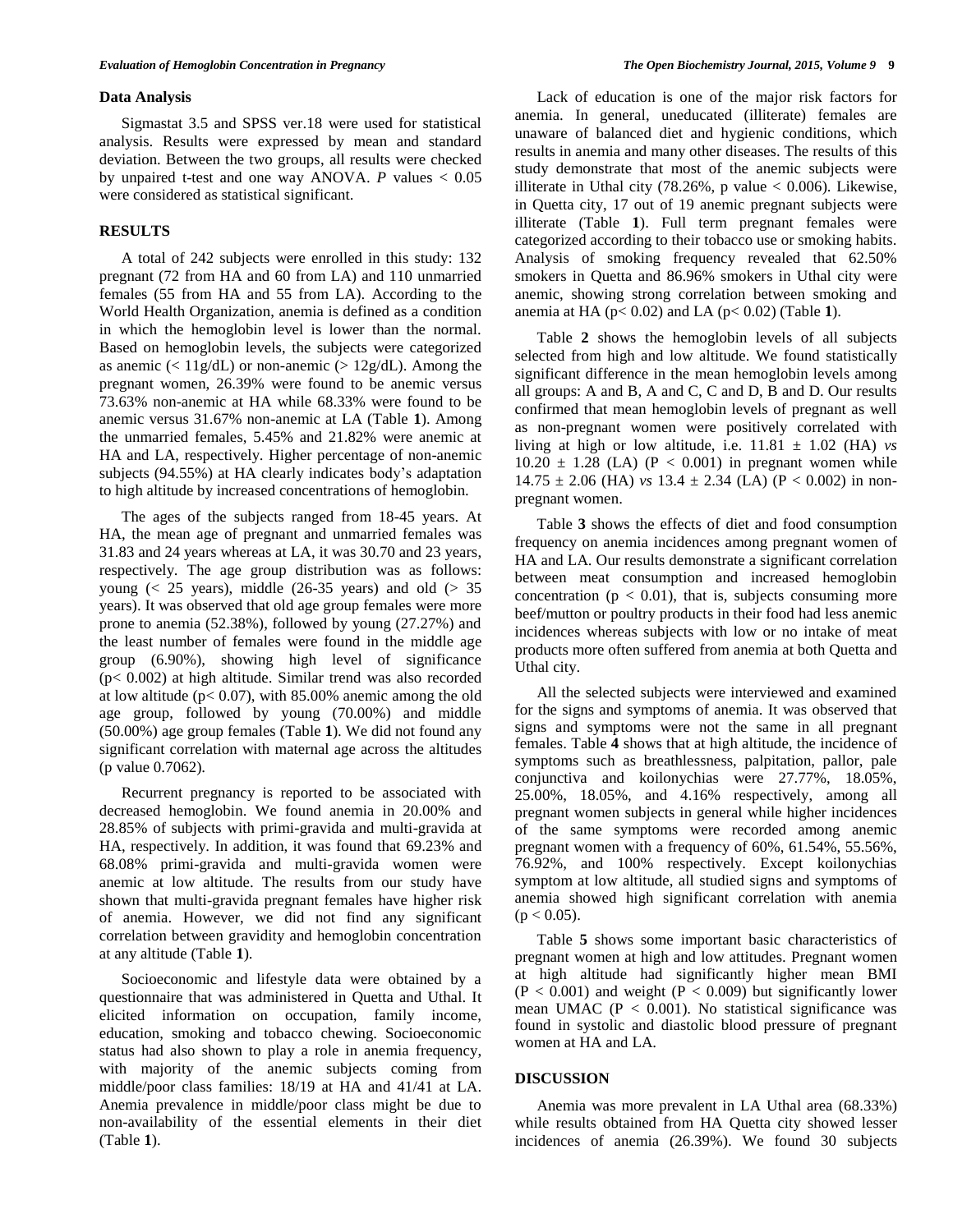(41.65%) of HA population had high hemoglobin concentration in comparison to 7 (11.67%) among the low altitude subjects. Studies have confirmed that at higher altitudes, i.e. above 1000 meters, hemoglobin levels increase as an adaptive response to hypoxic atmosphere, to the decreased partial pressure of oxygen and decreased oxygen saturation of blood [24-25]. Previous results have confirmed that mean hemoglobin levels were higher in pregnant women living at high altitudes, showing a positive association between hemoglobin and altitude [1, 26]. Our results support findings from previous studies that concentrations of hemoglobin are elevated in high-altitude populations.

Maternal age, multi parity, low BMI, and cigarette smoking have been reported in literature as risk factors for anemia during pregnancy [12]. Bhargawa *et al.,* (2001) found that hemoglobin levels decrease with age and hemoglobin status is positively associated with height and UMAC (where height is a sign of good early nutritional state, while UMAC is dependent on the body mass). Our results showed that anemia was present in all maternal age groups with high prevalence in old maternal age, 52.38% for HA and 85% for LA [27].

Sharma *et al*., (2003) concluded that anemia in pregnancy is highly prevalent and it might be dependent on nutrition intake and mother's health, genetic factors, and socioeconomic culture. Education is also an important factor since educated females are aware of anemia and the importance of nutrition during pregnancy. We found anemia to be common in illiterate subjects, 17/19 and 36/41 at HA and LA respectively. Agarwal *et al.,* (2008) found that anemic mothers were illiterate and belonged to poor socioeconomic backgrounds. Our finding also matches with previous finding as 66.67% of LA anemic mothers belonged to poor socioeconomic backgrounds. In most underdeveloped and in many developed countries, iron deficiency is the main cause of anemia among women and studies have shown that iron supplementation can prevent or correct the anemia [3, 28]. Our study supports the statement that low socio economic status, poor diet and nutritional deficiencies are associated with anemia [4, 14, 29].

## **CONCLUSION**

Anemia is very much prevalent worldwide and it happens mainly during pregnancy. Hemoglobin concentration is significantly correlated with altitude, increasing with elevated altitude. BMI (under weight) and smoking are also significantly related to altitude with high anemic incidence rates at LA. Maternal age is directly related to anemia. Occurrence of anemia is common in illiterate females of poor populations. Balanced diet with adequate meat products may reduce the risks of anemia among pregnant women.

## **APPENDIX**

| <b>Characteristics</b>      | <b>High Altitude</b>     |                            |                                 |           |                          | <b>Low Altitude</b> |                          |           |
|-----------------------------|--------------------------|----------------------------|---------------------------------|-----------|--------------------------|---------------------|--------------------------|-----------|
| Hemoglobin<br>Concentration | <b>Total</b><br>$N = 72$ | Anemic $(n = 19)$          | <b>Non Anemic</b><br>$(n = 53)$ | P value   | <b>Total</b><br>$N = 60$ | Anemic $(n = 41)$   | Non-anemic<br>$(n = 19)$ | P value   |
| Gravidity                   |                          |                            |                                 |           |                          |                     |                          |           |
| Primi-gravidity             | 20                       | 04 (20.00%)                | 16 (80.00%)                     |           | 13                       | 09 (69.23%)         | 04 (30.77%)              |           |
| Multi-gravidity             | 52                       | 15 (28.85%)                | 37 (71.15%)                     | 0.5581    | 47                       | 32 (68.08%)         | 15 (31.92%)              | 1.000     |
| Maternal Age<br>(years)     |                          |                            |                                 |           |                          |                     |                          |           |
| $15 - 25$                   | 22                       | 06 (27.27%)                | 16 (72.73%)                     |           | 20                       | 14 (70.00%)         | 06 (30.00%)              |           |
| 26-35                       | 29                       | $02(06.90\%)$              | 27 (93.10%)                     | $0.0026*$ | 20                       | $10(50.00\%)$       | $10(50.00\%)$            | 0.0768    |
| 36-45                       | 21                       | 11<br>(52.38%)             | 10(47.62%)                      |           | 20                       | 17 (85.00%)         | 03 (15.00%)              |           |
| Education                   |                          |                            |                                 |           |                          |                     |                          |           |
| Illiterate                  | 58                       | 17<br>(29.31%)             | 41<br>(70.68%)                  |           | 46                       | 36<br>(78.26%)      | 10 (21.74%)              |           |
| Literate                    | 14                       | $\overline{2}$<br>(14.29%) | 12<br>$(85.71\%)$               | 0.3275    | 14                       | 5<br>(35.71%)       | 9<br>(64.29%)            | $0.0066*$ |
| Scio-economic<br>status     |                          |                            |                                 |           |                          |                     |                          |           |

**Table 1. General Characteristics of anemic pregnant women residing at high and low altitudes.**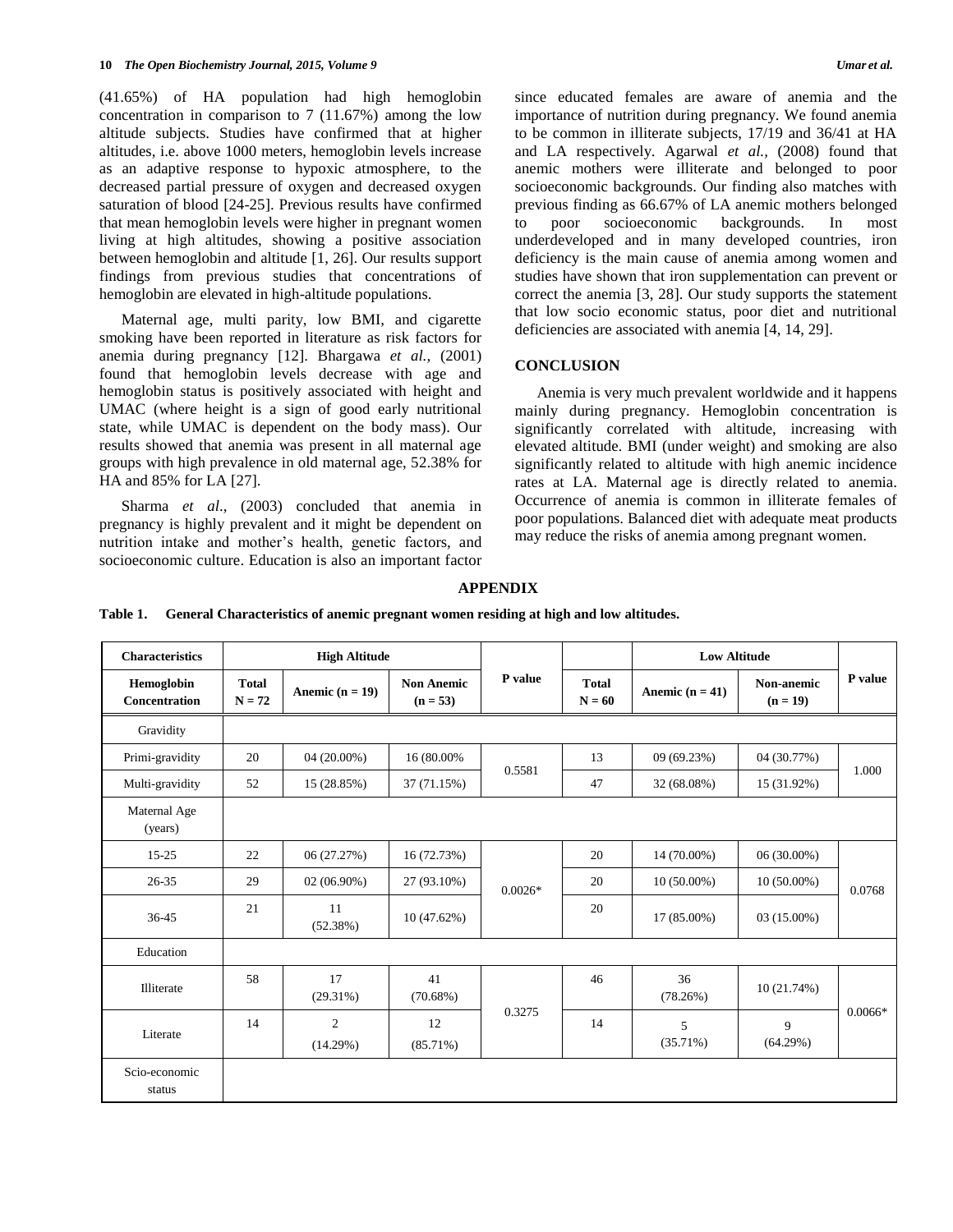| <b>Characteristics</b>      | <b>High Altitude</b>     |                   |                                 |           |                          | <b>Low Altitude</b>     |                          |           |
|-----------------------------|--------------------------|-------------------|---------------------------------|-----------|--------------------------|-------------------------|--------------------------|-----------|
| Hemoglobin<br>Concentration | <b>Total</b><br>$N = 72$ | Anemic $(n = 19)$ | <b>Non Anemic</b><br>$(n = 53)$ | P value   | <b>Total</b><br>$N = 60$ | Anemic $(n = 41)$       | Non-anemic<br>$(n = 19)$ | P value   |
| <b>Upper Class</b>          | 9                        | 1<br>$(11.11\%)$  | 08 (88.89%)                     |           | $\mathfrak{2}$           | $\mathbf{0}$<br>$(0\%)$ | 02<br>$(100\%)$          |           |
| Middle Class                | 36                       | 10<br>(27.78%)    | 26<br>(72.22%)                  | 0.4284    | 22                       | 17<br>(77.27%)          | 05(22.73%)               | 0.0966    |
| <b>Lower Class</b>          | 27                       | 08 (29.63%)       | 19 (70.37%)                     |           | 36                       | 24<br>(66.67%)          | 12<br>(33.33%)           |           |
| BMI $(Kg/m2)$               |                          |                   |                                 |           |                          |                         |                          |           |
| $<$ 18.5 (under<br>weight)  | 5                        | 03<br>$(60.00\%)$ | 02<br>$(40.00\%)$               |           | 17                       | 13<br>(76.47%)          | 04<br>(23.53%)           |           |
| 18.5-25 (normal)            | 38                       | 08<br>$(21.05\%)$ | 30 (78.95%)                     | 0.1109    | 27                       | 13<br>(48.15%)          | 14<br>(51.85%)           | $0.0018*$ |
| $<$ 25 (over weight)        | 29                       | 08 (27.59%)       | 21<br>$(72.41\%)$               |           | 16                       | 15<br>(93.75%)          | 01<br>(06.25%)           |           |
| Smoking                     |                          |                   |                                 |           |                          |                         |                          |           |
| <b>Smokers</b>              | 8                        | 05<br>$(62.50\%)$ | 03<br>$(37.50\%)$               |           | 23                       | 20 (86.96%)             | 3<br>$(13.04\%)$         |           |
| Non smokers                 | 64                       | 14<br>(21.88%)    | 50<br>(78.12%)                  | $0.0261*$ | 37                       | 21 (56.76%)             | 16<br>$(43.24\%)$        | $0.0216*$ |

## **Table 1. Contd…..**

\*Significant ( $P < 0.05$ )

## **Table 2. Comparative cross-sectional statistical analysis of Hemoglobin levels in pregnant women and unmarried females at high and low altitudes.**

| <b>Parameters</b> | N  | Mean + Std       | P Value  |
|-------------------|----|------------------|----------|
| Group A           | 72 | $11.81 \pm 1.02$ | $0.001*$ |
| Group B           | 60 | $10.20 \pm 1.28$ |          |
| Group A           | 72 | $11.81 \pm 1.02$ | $0.001*$ |
| Group C           | 55 | $14.75 \pm 2.06$ |          |
| Group C           | 55 | $14.75 \pm 2.06$ | $0.002*$ |
| Group D           | 55 | $13.40 \pm 2.34$ |          |
| Group B           | 60 | $10.20 \pm 1.28$ | $0.001*$ |
| Group D           | 55 | $13.40 \pm 2.34$ |          |

\*Significant ( $P < 0.05$ )

A= Hemoglobin level in pregnant women at high altitude

B= Hemoglobin level in pregnant women at low altitude

C= Hemoglobin level in unmarried women at high altitude

D= Hemoglobin level in unmarred women at low altitude

## **Table 3. Dietary nature and anemia incidences among pregnant women at high and low altitudes.**

|                                 |                 | <b>High Altitude</b>             |                    |                               |          | <b>Low Altitude</b>              |                    |                               |          |
|---------------------------------|-----------------|----------------------------------|--------------------|-------------------------------|----------|----------------------------------|--------------------|-------------------------------|----------|
| <b>Dietary</b><br><b>Nature</b> | Frequency       | Total pregnant<br>women $N = 72$ | Anemic<br>$N = 19$ | <b>Non-anemic</b><br>$N = 53$ | P value  | Total pregnant<br>women $N = 60$ | Anemic<br>$N = 41$ | <b>Non-anemic</b><br>$N = 19$ | P value  |
| Beef/<br>Mutton                 | Don't or<br>low | 12 (16.67%)                      | 07<br>(58.33%)     | 05 (41.67%)                   | $0.011*$ | 45 (75.00%)                      | 35<br>(77.78%)     | 10 (22.22%)                   | $0.010*$ |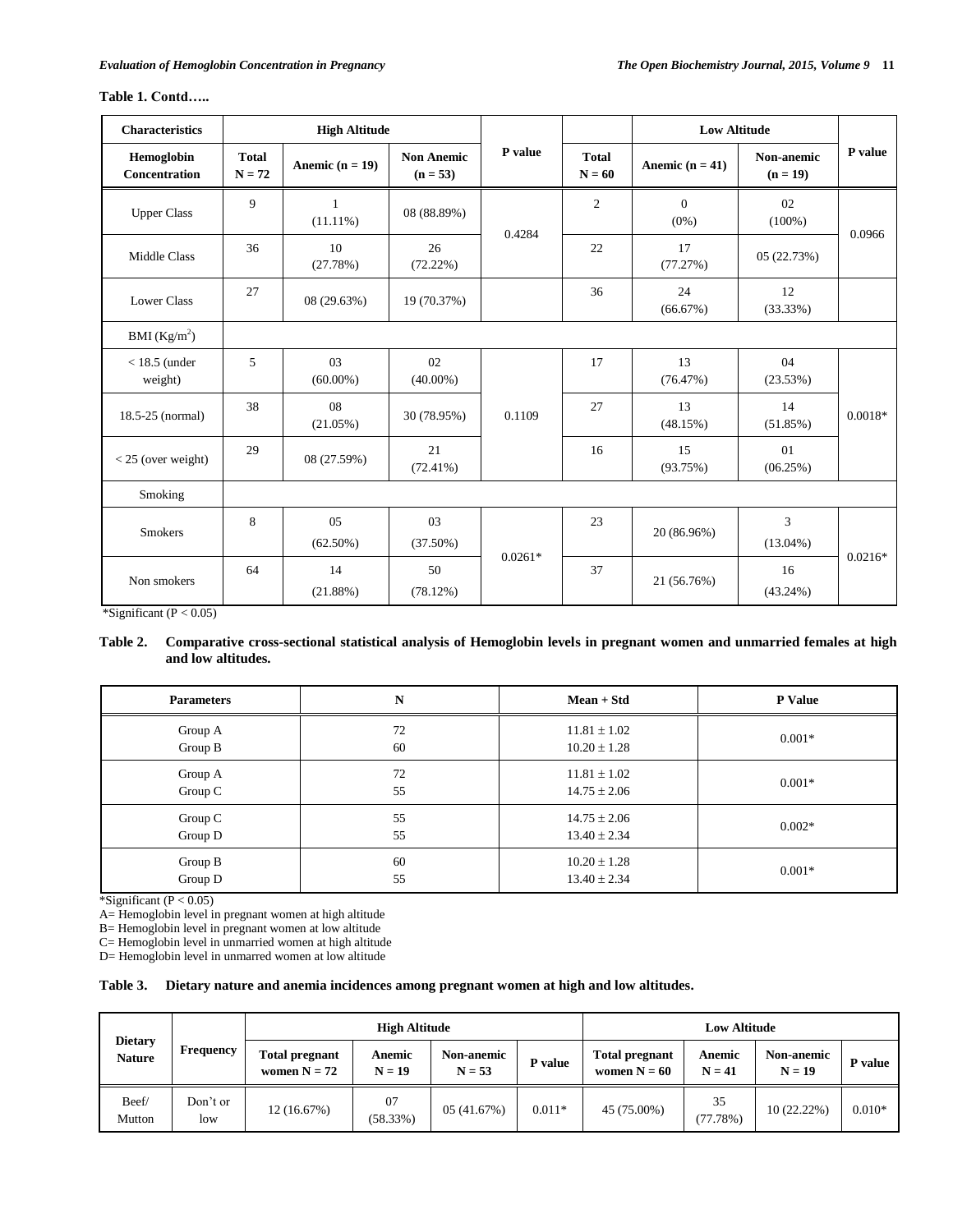## **Table 3. Contd…..**

|                                 |                    |                                         | <b>High Altitude</b> |                               |          | <b>Low Altitude</b>                     |                     |                               |          |
|---------------------------------|--------------------|-----------------------------------------|----------------------|-------------------------------|----------|-----------------------------------------|---------------------|-------------------------------|----------|
| <b>Dietary</b><br><b>Nature</b> | Frequency          | <b>Total pregnant</b><br>women $N = 72$ | Anemic<br>$N = 19$   | <b>Non-anemic</b><br>$N = 53$ | P value  | <b>Total pregnant</b><br>women $N = 60$ | Anemic<br>$N = 41$  | <b>Non-anemic</b><br>$N = 19$ | P value  |
|                                 | Weekly or<br>daily | 60 (83.33%)                             | 12<br>$(20.00\%)$    | 48 (80.00%)                   |          | 15 (25.00%)                             | 06<br>$(40.00\%)$   | 09 (60.00%)                   |          |
| Poultry                         | Don't or<br>low    | 24 (33.33%)                             | 11<br>(45.83%)       | 13 (54.17%)                   | $0.011*$ | 35 (58.33%)                             | 30<br>$(85.71\%)$   | 5(14.29%)                     | $0.001*$ |
|                                 | Weekly or<br>daily | 48 (66.67%)                             | 08<br>(16.67%)       | 40 (83.33%)                   |          | 25 (41.67%)                             | 11<br>$(44.00\%)$   | 14<br>$(56.00\%)$             |          |
| Vegetables                      | Don't or<br>low    | $05(6.94\%)$                            | 02 (40.00%)          | $03(60.00\%)$                 | 0.6024   | 01(1.67%)                               | $\theta$<br>$(0\%)$ | $01(100.00\%)$                | 0.3167   |
|                                 | Weekly or<br>daily | 67 (93.06%)                             | 17<br>(25.37%)       | 50 (74.62%)                   |          | 59 (98.33%)                             | 41<br>(69.49%)      | 18 (30.51%)                   |          |
| Pulses                          | Don't or<br>low    | 13 (18.06%)                             | 02 (15.38%)          | 11 (84.62%)                   | 0.4913   | 11 (18.33%)                             | 06<br>$(54.55\%)$   | 05(45.45%)                    | 0.3007   |
|                                 | Weekly or<br>daily | 59 (81.94%)                             | 17<br>$(28.81\%)$    | 42 (71.19%)                   |          | 49 (81.67%)                             | 35<br>(71.43%)      | 14 (28.57%)                   |          |

\*Significant (P < 0.05)

## **Table 4. Signs and symptoms of anemia among pregnant females of Balochistan.**

|                                 |                          | High Attitude $N = 72$ |                    |                               | Low Attitude $N = 60$ |                          |                    |                               |           |
|---------------------------------|--------------------------|------------------------|--------------------|-------------------------------|-----------------------|--------------------------|--------------------|-------------------------------|-----------|
| <b>Symptoms</b>                 | <b>Status</b>            | Total $N = 72$         | Anemic<br>$N = 19$ | <b>Non-anemic</b><br>$N = 53$ | P value               | <b>Total</b><br>$N = 60$ | Anemic<br>$N = 41$ | <b>Non-anemic</b><br>$N = 19$ | P value   |
|                                 | $^{+}$                   | 20 (27.77%)            | $12(60.00\%)$      | 8 (40.00%)                    |                       | 23 (38.33%)              | 22 (95.65%)        | 1(4.35%)                      |           |
| <b>Breathlessness</b>           | $\overline{\phantom{a}}$ | 52 (72.22%)            | 7(13.46%)          | 45 (86.54%)                   | $0.0002*$             | 37 (61.67%)              | 19 (51.35%)        | 18 (48.65%)                   | $0.0004*$ |
|                                 |                          |                        |                    |                               |                       |                          |                    |                               |           |
|                                 | $+$                      | 13 (18.05%)            | $8(61.54\%)$       | 5(38.46%)                     |                       | 20 (33.33%)              | 19 (95.00%)        | $1(5.00\%)$                   | $0.0013*$ |
| Palpitation                     | $\overline{\phantom{a}}$ | 59 (81.95%)            | $11(18.64\%)$      | 48 (81.36%)                   | $0.0035*$             | 40 (66.67%)              | 22 (55.00%)        | 18 (45.00%)                   |           |
|                                 |                          |                        |                    |                               |                       |                          |                    |                               |           |
| Pallor                          | $+$                      | 18 (25.00%)            | 10(55.56%)         | 8 (44.44%)                    |                       | 29 (48.33%)              | 26 (89.66%)        | 3 (15.79%)                    | $0.0008*$ |
|                                 | $\overline{\phantom{a}}$ | 54 (75.00%)            | 9 (47.37%)         | 45 (84.90%)                   | $0.0038*$             | 31 (51.67%)              | 15 (48.39%)        | 16 (51.61%)                   |           |
|                                 |                          |                        |                    |                               |                       |                          |                    |                               |           |
|                                 | $+$                      | 13 (18.05%)            | $10(76.92\%)$      | 3(23.08%)                     | $0.0001*$             | 39 (65.00%)              | 37 (94.87%)        | 2(05.13%)                     | $0.0001*$ |
| Pale Conjunctiva                | $\overline{\phantom{a}}$ | 59 (81.95%)            | 9(15.25%)          | 50 (84.75%)                   |                       | 21 (35.00%)              | 4 (19.05%)         | 17 (80.95%)                   |           |
|                                 |                          |                        |                    |                               |                       |                          |                    |                               |           |
| Koilonychias                    | $+$                      | 03(4.16%)              | 03 (100%)          | $0(0\%)$                      | $0.0162*$             | 07(11.67%)               | 07(100%)           | $0(0\%)$                      | 0.0859    |
| $RC$ ignificant (D $\geq$ 0.05) | $\sim$                   | 69 (95.84%)            | 16 (23.19%)        | 53 (76.81%)                   |                       | 53 (88.33%)              | 34 (64.15%)        | 19 (35.85%)                   |           |

\*Significant (P < 0.05)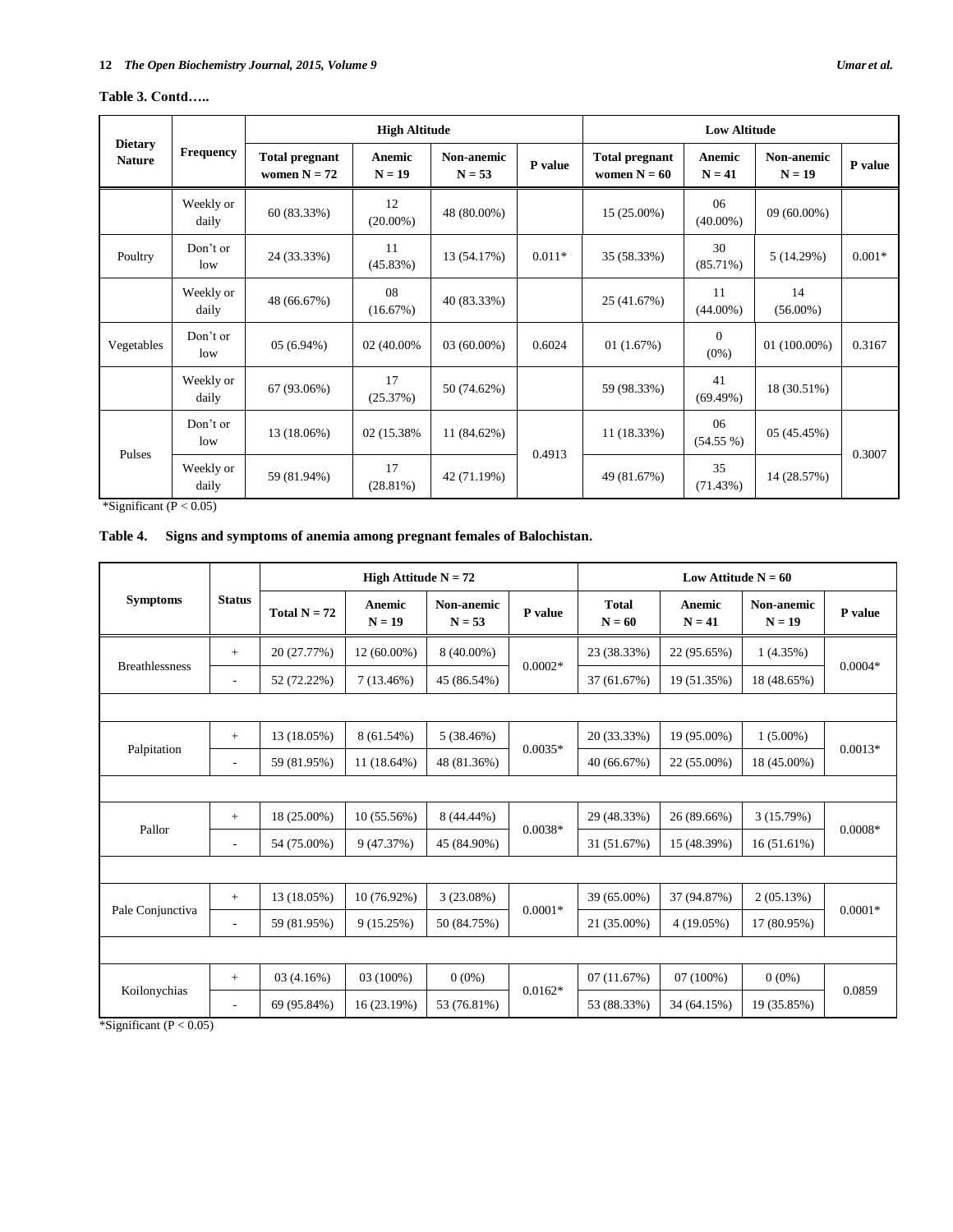| Table 5. |  |  |  | Some other important study parameters. |
|----------|--|--|--|----------------------------------------|
|----------|--|--|--|----------------------------------------|

| <b>Characteristics</b>            | <b>Pregnant women</b>      |                             |                | <b>Anemic Pregnant women</b> |                             |                |
|-----------------------------------|----------------------------|-----------------------------|----------------|------------------------------|-----------------------------|----------------|
|                                   | $HA(n = 72)$<br>Mean + Std | LA $(n = 60)$<br>Mean + Std | <b>P</b> Value | $HA (n = 19)$<br>Mean + Std  | LA $(n=41)$<br>$Mean + Std$ | <b>P</b> Value |
| Age                               | $30.70 \pm 7.24$           | $31.83 \pm 8.04$            | 0.46           | $32.47 \pm 8.34$             | $31.92 \pm 8.40$            | 0.81           |
| <b>BMI</b>                        | $25.05 \pm 4.52$           | $22.31 \pm 4.20$            | $0.001*$       | $24.41 + 5.24$               | $21.73 + 4.10$              | $0.038*$       |
| Weight                            | $64.86 + 12.22$            | $59.08 + 12.70$             | $0.009*$       | $60.31 + 11.08$              | $57.29 + 13.16$             | 0.38           |
| Blood Pressure (Systolic)         | $116.66 \pm 13.73$         | $125.50 + 102.56$           | 0.471          | $118.42 + 20.34$             | $109.02 + 15.13$            | 0.050          |
| <b>Blood Pressure (Diastolic)</b> | $75.34 \pm 9.54$           | $73.00 \pm 12.25$           | 0.218          | $77.63 \pm 14.56$            | $72.92 + 4.28$              | 0.17           |
| <b>UMAC</b>                       | $28.30 \pm 4.69$           | $31.38 \pm 5.51$            | $0.001*$       | $27.31 \pm 3.99$             | $30.4 \pm 5.35$             | 0.052          |

\*Significant (P<0.05)

## **ABBREVIATIONS**

| $L^A$      | $=$ | low-altitude region         |
|------------|-----|-----------------------------|
| HA         | $=$ | high-altitude region        |
| <b>BMI</b> | $=$ | body-mass index             |
| $UMAC =$   |     | upper mid arm circumference |

### **CONFLICT OF INTEREST**

The authors declare no conflict of interest.

### **ACKNOWLEDGEMENTS**

Declared none.

## **AUTHORS' CONTRIBUTIONS**

 $ZU<sup>1</sup>$  has performed the experiments. MA<sup>3</sup> and AM<sup>4</sup> have supervised the study.  $MR^2$  and  $AM^7$  have designed the study.  $\overline{MA}^3$  and  $\overline{MR}^2$  have written the manuscript.  $\overline{SK}^2$ ,  $\overline{GM}^5$  and MAK<sup>6</sup> analyzed the data and reviewed the manuscript critically.

### **REFERENCES**

- [1] Cohan, J.H.; Hass, J.D. Hemoglobin concentration factors for estimating the prevalence of Iron Deficiency Anemia in pregnant women residing at high altitudes in Bolivia. *Pan. Am. J. Public Health*, **1999**, *6*(6), 392-399.
- [2] Kisioglu, N.N.; Ozturk, M.; Cakmak, Z.A.; Ozguner, F. Anemia prevalence and its affecting factors in pregnant women of Isparta Province. *Biomed. Res*., **2004**, *16*(1), 11-14.
- [3] Jaleel, R.; Khan, A. Severe anemia and adverse pregnancy outcome. *J. Surg. Pakistan*, **2008**, *13*(4), 147-150.
- [4] Agarwal, T.; Kochar, G.K.; Goel, S. Impact of iron supplementation on anemia during pregnancy. *Ehno. Med.*, **2008**, *2*(2), 149-151.
- [5] Singla, P.N.; Tyagi, M.; Kumar, A.; Dash, D.; Shankar, R. Fetal growth in maternal anemia*. J. Trop. Pediat*. **1997**, *43*, 89-92.
- [6] Haidar, J.A.; Pobocik, R.S. Iron deficiency anemia is not a rare problem among women of reproductive ages in Ethopia: a community based cross sectional study. *BMC Blood Disord.,* **2009**, *9*:7.
- [7] Sulbha V. Anemia and pregnancy*. J. Diet. Nutr.*, **1999**, *26*(6), 5-27.
- [8] Zhou, X.; Yan, H.; Xing, Y.; Dang, S.;Zhuoma, B.; Wang, D. Evaluation of a portable hemoglobin photometer in pregnant women in a high altitude area: a pilot study*. BMC Public Health,* **2009**, *9*, 228.
- [9] Xing, Y.; Yan, H.; Dang, S.; Zhuoma, B.; Zhou, X.; Wang, D. Hemoglobin levels an anemia evaluation during pregnancy in the highlands of Tibet: at hospital based study. *BMS Public Health,*  **2009**, *9*, 336.
- [10] Johnson-Spear, M.A.; Yip, R. Hemoglobin difference between black and white women with comparable iron status: justification for race-specific anemia criteria. *Am. J. Clin. Nutr*., **1994**, *60*, 117-121.
- [11] Dreyfuss, M.L.; Stoltzfus, R.J.; Shrestha, J.B.; Pradhan, E.K.; LeClerg, S.C.; Khatry, S.K.; Shrestha, S.R.; Katz, G.; Albonico, M.; Wesj, K.P. Hookworms, malaria and vitamin A deficiency contribute to anemia and iron deficiency among pregnant women in plains of Nepal. *J. Nutr*., **2000**, *130*, 2527-2536.
- [12] Scholl, T.O.; Hediger, M.L.; Fischer, R.L.; Shearer, J.W. Anemia vs. iron deficiency: increased risk of preterm delivery in a prospective study. *Am. J. Clin. Nutr*., **1992**, *55*, 985-988.
- [13] Sharma, J.B. Soni, D.; Murthy, N.S.; Malhotra, M. Effect of dietary habits on prevalence of anemia in pregnant women of Delhi. *J. Obst. Gynae. Res*., **2003**, *29*(2), 73-78.
- [14] Idris, M.; Anis-ur-Rehman. Iron deficiency anaemia in moderate to severely anaemic patients*. J. Ayub Med. Coll*., **2005**, *17*(3), 45-47.
- [15] Sifakis, S.; Pharmakides, G. Anemia in pregnancy. *Ann NY Acad. Sci.,* **2000**, *900*,125-136.
- [16] Guyatt, H.L.; Snow, R.W. The epidemiology and burden of plasmodium falciparum-related anemia among pregnant women in sub-Saharan Africa. *Am. J. Trop. Med. Hyg*., **2001**, *64*(1-2), 36-44.
- [17] Khusun, H.; Yip, R.; Schultink, W.; Dillon, D.H.S. World Health Organization hemoglobin cut-off points for the detection of anemia are valid for an Indonesian population. *J. Nutr.*, **1999**, *129*, 1669-1674.
- [18] Shah, B.K.; Baig, L.A. Association of anemia with parasitic infestation in pregnant Nepalese women: results from a hospitalbased study in Eastern Nepal. *J. Ayub Med Coll*., **2005**, *17*(1), 5-9.
- [19] Fox, S.I. Human Physiology. 8<sup>th</sup> ed. McGraw Hill, **2004**.
- [20] Jensen, G.M.; Moore, L.G. The effect of high altitude and other risk factors on birth weight: independent or interactive effects? *Am. J. Public Health*, **1997**, *87*(6), 1003-07.
- [21] CDC: Altitude hemoglobin curve and CDC anemia criteria which uses the altitude adjustment Atlanta: Centers for Disease Control and Prevention, **1995**.
- [22] Dirren, H.; Logman, M.H.; Barclay, D.V.; Freire, W.B. Altitude correction for hemoglobin. *Eur. J. Clin. Nutr*., **1994**, *48*, 625-632.
- [23] Dallman, P.R.; Siimes, M.A.; Stekel, A. Iron deficiency in infancy and childhood. *Am. J. Clin. Nutr*., **1980**, *33*, 86-118.
- [24] Ramirez, G.; Bittle, P.A.; Colice, G.L.; Herrere, R.; Agosti, S.J.; Foulis, P.R. The effect of cigarette smoking upon hematological. adaptations to moderately high altitude living. *J. Wild Med*., **1999**, *2*, 274-286.
- [25] Beal, C.M. Andean, Tibetan and Ethiopian patterns of adaptation, to high altitude hypoxia. *Integr. Comp. Biol.,* **2006**, *46*, 18-24.
- [26] Scheinfeldt, L.B.; Soi, S.;, Thompson, S.; Ranciaro, A.; Woldemeskel, D.; Beggs, W.; Lambert, C.; Jarvis, J.P.; Abate, D.; Belay, G.; Tishkoff, S.A. Genetic adaptation to high altitude in the Ethiopian highlands. *Genome Biol*., **2012**, 20, *13*(1), R1.